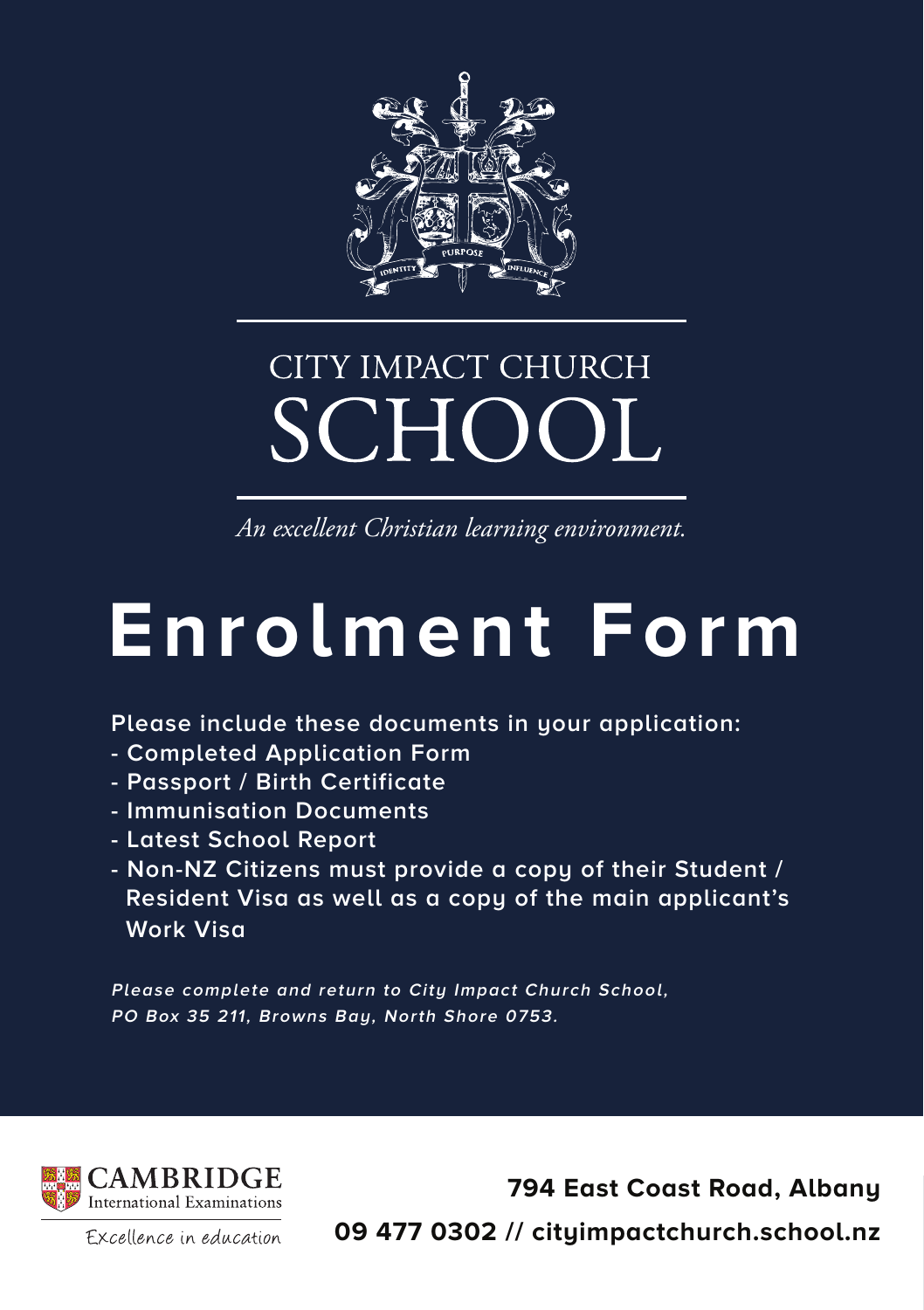#### **Student Details**

If application is for more than one child, please ask for an additional form.

| First Name:                                                                                                                                                                                                                                                           |                                                                            |  |
|-----------------------------------------------------------------------------------------------------------------------------------------------------------------------------------------------------------------------------------------------------------------------|----------------------------------------------------------------------------|--|
| Surname:                                                                                                                                                                                                                                                              |                                                                            |  |
| Gender:<br>Male $\Box$ Female $\Box$                                                                                                                                                                                                                                  | Date of Birth: $\frac{1}{\sqrt{1-\frac{1}{2}}}\int$                        |  |
| Country of Birth:                                                                                                                                                                                                                                                     | Home Language:<br><u> 1980 - Johann Barn, mars ann an t-San A</u>          |  |
| Ethnicity &/or Iwi:                                                                                                                                                                                                                                                   |                                                                            |  |
| Current School:<br><u> 1990 - Jan Alexandria (h. 1980).</u>                                                                                                                                                                                                           | Current Year Level:<br><u> 1989 - Andrea Station Barbara, amerikan per</u> |  |
|                                                                                                                                                                                                                                                                       |                                                                            |  |
|                                                                                                                                                                                                                                                                       |                                                                            |  |
| Medical Information: <u>contract the contract of the contract of the contract of the contract of the contract of the contract of the contract of the contract of the contract of the contract of the contract of the contract of</u>                                  |                                                                            |  |
| Any disabilities? (If likely to affect progress in school work or participation in other activities -<br>please also state other restrictions)                                                                                                                        |                                                                            |  |
| <b>Student Interests</b><br>Hobbies:<br>the control of the control of the control of the control of the control of the control of the control of the control of the control of the control of the control of the control of the control of the control of the control |                                                                            |  |
|                                                                                                                                                                                                                                                                       |                                                                            |  |
| Community Involvement: (Scouts, Guides, etc.)<br><u> 1989 - Andrea Stadt, fransk politiker (d. 1989)</u>                                                                                                                                                              |                                                                            |  |
| Achievements: (Certificates, Awards etc.)<br>the control of the control of the control of the control of the control of                                                                                                                                               |                                                                            |  |

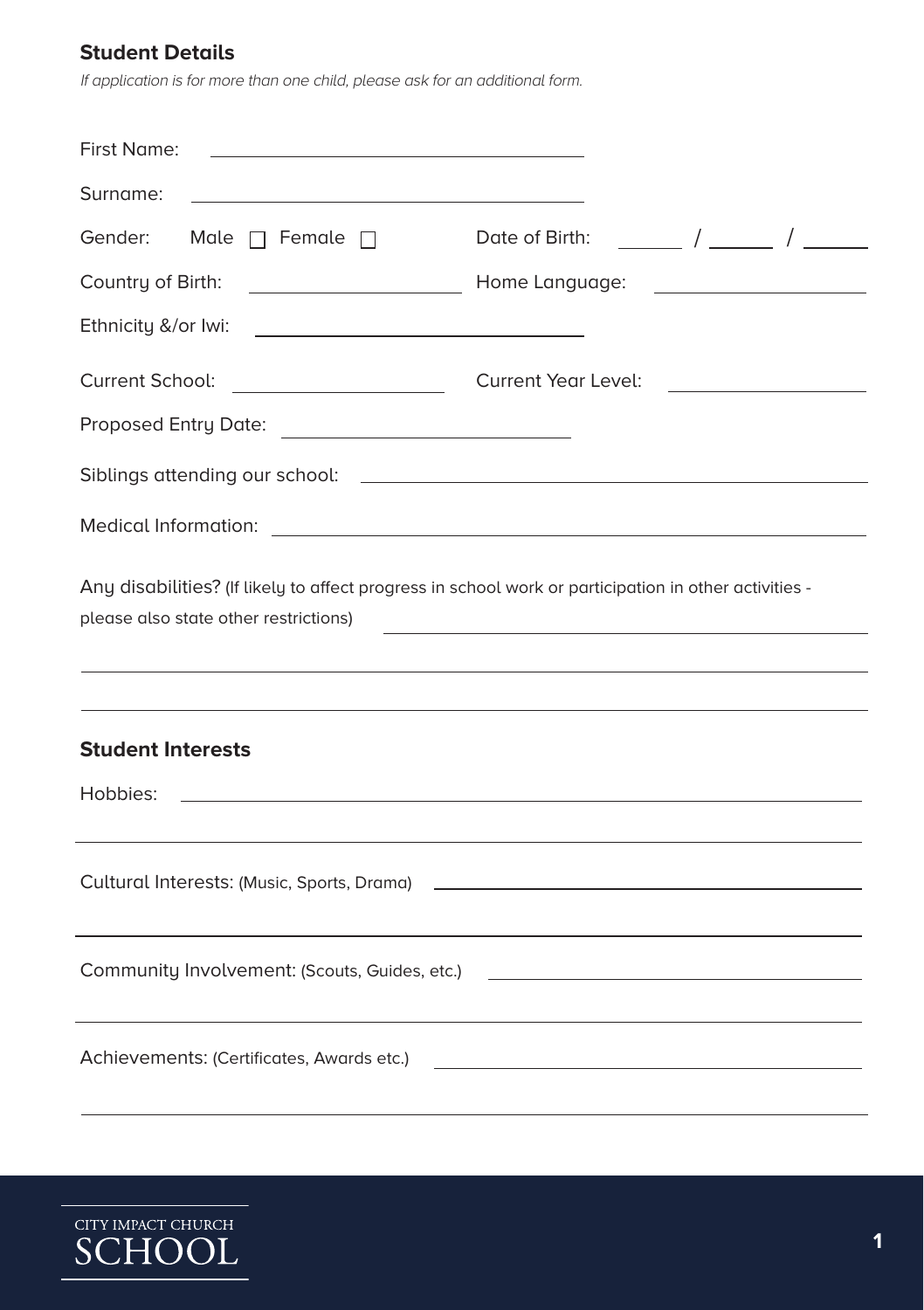#### **Parent Details**

#### **Father / Stepfather / Caregiver**

(please circle)

#### **Mother / Stepmother / Caregiver**

(please circle)

| Surname:                 | Surname:                 |
|--------------------------|--------------------------|
| <b>First Names:</b>      | <b>First Names:</b>      |
| Title:                   | Title:                   |
| Home Address:            | Home Address:            |
|                          |                          |
|                          |                          |
| Home Phone:              | Home Phone:              |
| Work Phone:              | Work Phone:              |
| Mobile Phone:            | Mobile Phone:            |
| Email Address:           | <b>Email Address:</b>    |
|                          |                          |
| Occupation:              | Occupation:              |
| <b>Business Name:</b>    | <b>Business Name:</b>    |
| <b>Business Address:</b> | <b>Business Address:</b> |

Student lives with:

Are there any legal custodial arrangements? If so, please state: \_\_\_\_\_\_\_\_\_\_\_\_\_\_\_

#### **Emergency Contact Details (other than parent)**

Please advise the names and phone numbers of two people we may contact in your absence in the event of an emergency.

| Relationship to Student: |                                                                                                                                                                                                                                | Ph:<br><u> 1980 - Jan Barnett, fransk politik (d. 1980)</u> |
|--------------------------|--------------------------------------------------------------------------------------------------------------------------------------------------------------------------------------------------------------------------------|-------------------------------------------------------------|
|                          | Contact Two: the contact of the contact of the contact of the contact of the contact of the contact of the contact of the contact of the contact of the contact of the contact of the contact of the contact of the contact of |                                                             |
| Relationship to Student: |                                                                                                                                                                                                                                | Ph:<br>the control of the control of the control of the     |

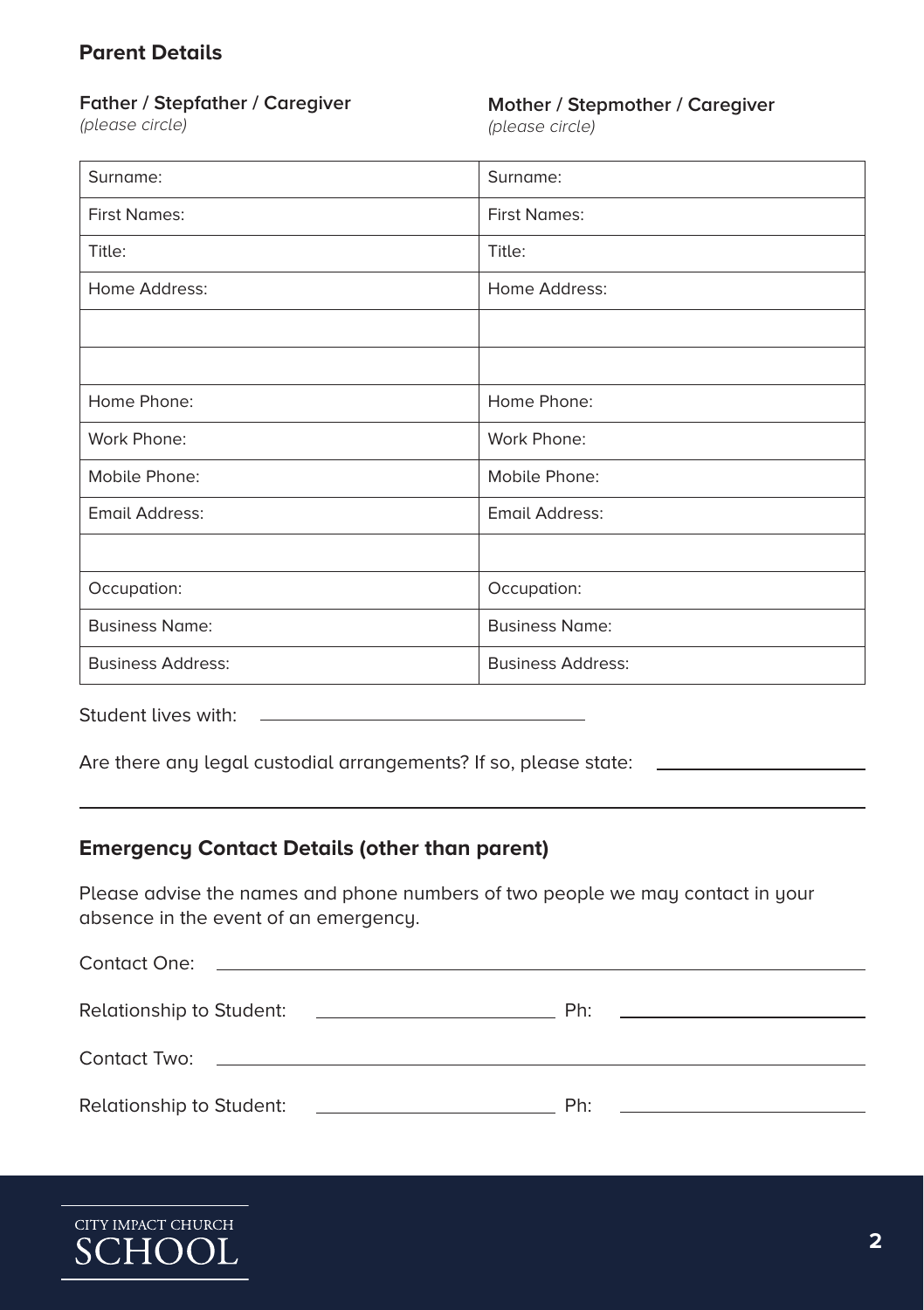Full Name: \_\_\_\_\_\_

Please give a brief description of your Salvation testimony & Christian experience:

Please explain your understanding of Biblical Education: \_\_\_\_\_\_\_\_\_\_\_\_\_\_\_\_\_\_\_\_\_\_\_

Please describe the Biblical principles and practices important to your family:

Why would you like your child to attend City Impact Church School?

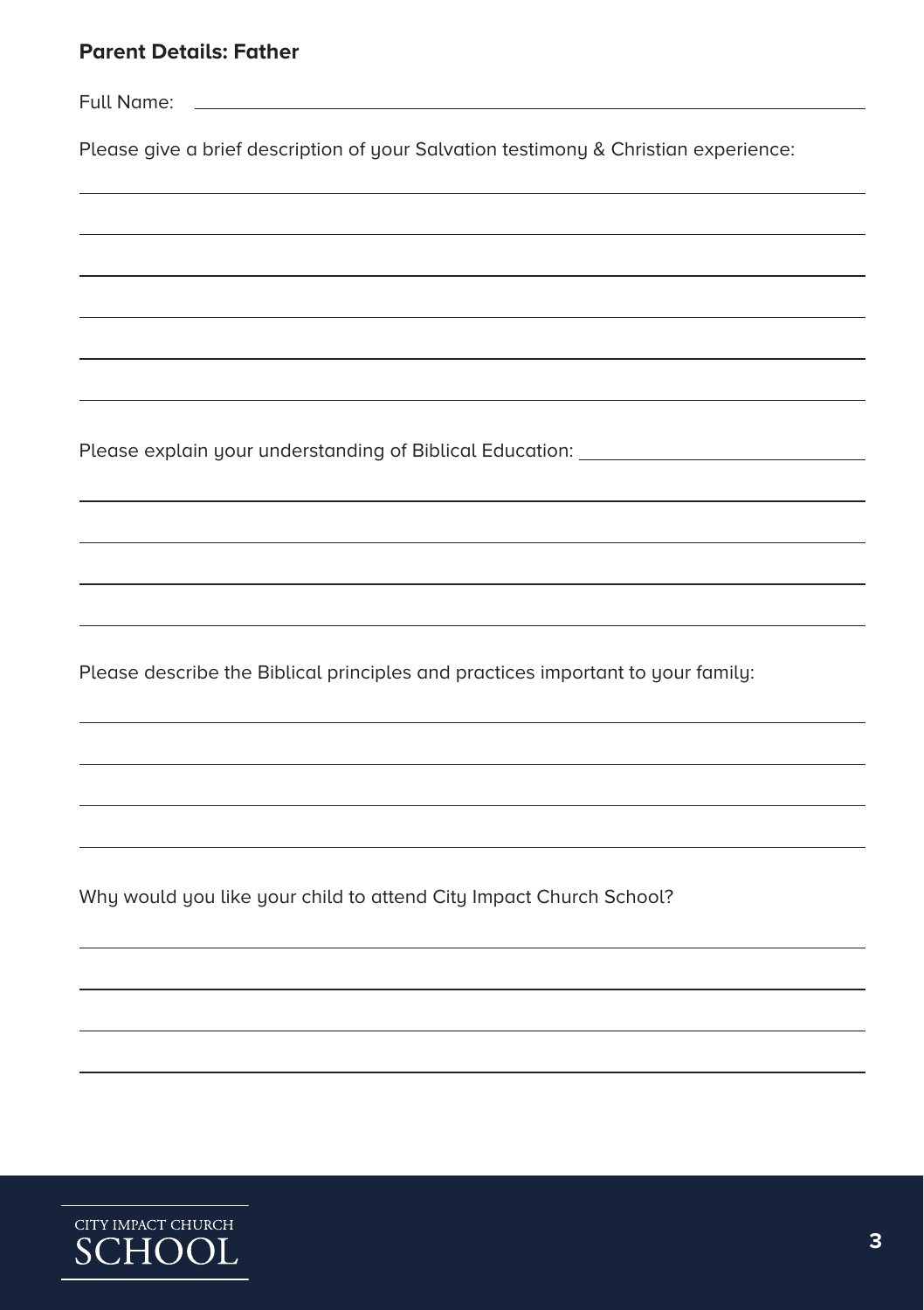#### **Father Cont.**

| Are you Water Baptised?<br>Yes / No                                                                                                                                                                                                                                                                                                                                                                | Date _______ / ______ / ______            |          |  |
|----------------------------------------------------------------------------------------------------------------------------------------------------------------------------------------------------------------------------------------------------------------------------------------------------------------------------------------------------------------------------------------------------|-------------------------------------------|----------|--|
| Baptised in the Holy Spirit? Yes / No                                                                                                                                                                                                                                                                                                                                                              | Date $\frac{1}{\sqrt{1-\frac{1}{2}}}\int$ |          |  |
| Yes / No<br>Do you speak in tongues?                                                                                                                                                                                                                                                                                                                                                               |                                           |          |  |
| How much time do you spend in personal prayer?                                                                                                                                                                                                                                                                                                                                                     |                                           |          |  |
| How much time do you spend in Bible reading? ___________________________________                                                                                                                                                                                                                                                                                                                   |                                           |          |  |
| Do you tithe 10%? (or more)<br>Yes / No                                                                                                                                                                                                                                                                                                                                                            |                                           |          |  |
| How long have you been tithing for?                                                                                                                                                                                                                                                                                                                                                                |                                           |          |  |
| I would describe my spiritual maturity as:<br>New / Young Believer<br>$\Box$<br><b>Recommitted Believer</b><br>Mature Believer<br>П<br>$\vert \ \ \vert$                                                                                                                                                                                                                                           | Stable / Growing Believer                 |          |  |
| Do you support the vision of City Impact Church?                                                                                                                                                                                                                                                                                                                                                   |                                           | Yes / No |  |
| Do you support the leadership of City Impact Church?                                                                                                                                                                                                                                                                                                                                               |                                           | Yes / No |  |
| Is there anything that you believe could cause conflict?<br>Yes / No                                                                                                                                                                                                                                                                                                                               |                                           |          |  |
| <b>Church Involvement</b><br>Do you regularly attend a Church?<br>Yes / No                                                                                                                                                                                                                                                                                                                         |                                           |          |  |
| Address: $-$                                                                                                                                                                                                                                                                                                                                                                                       |                                           |          |  |
|                                                                                                                                                                                                                                                                                                                                                                                                    |                                           |          |  |
| How long have you been a member of that Church?<br><u>and the contract of the contract of the contract of the contract of the contract of the contract of the contract of the contract of the contract of the contract of the contract of the contract of the contract of the contr</u><br>(If you have attended this church for less than 1 year, please provide details of your previous church) |                                           |          |  |
| Have you been, or are you now, involved in any area of Church? Yes / No                                                                                                                                                                                                                                                                                                                            |                                           |          |  |
|                                                                                                                                                                                                                                                                                                                                                                                                    |                                           |          |  |
|                                                                                                                                                                                                                                                                                                                                                                                                    |                                           |          |  |
|                                                                                                                                                                                                                                                                                                                                                                                                    |                                           |          |  |
| Do we have permission to contact your Pastor to confirm these details? Yes / No                                                                                                                                                                                                                                                                                                                    |                                           |          |  |

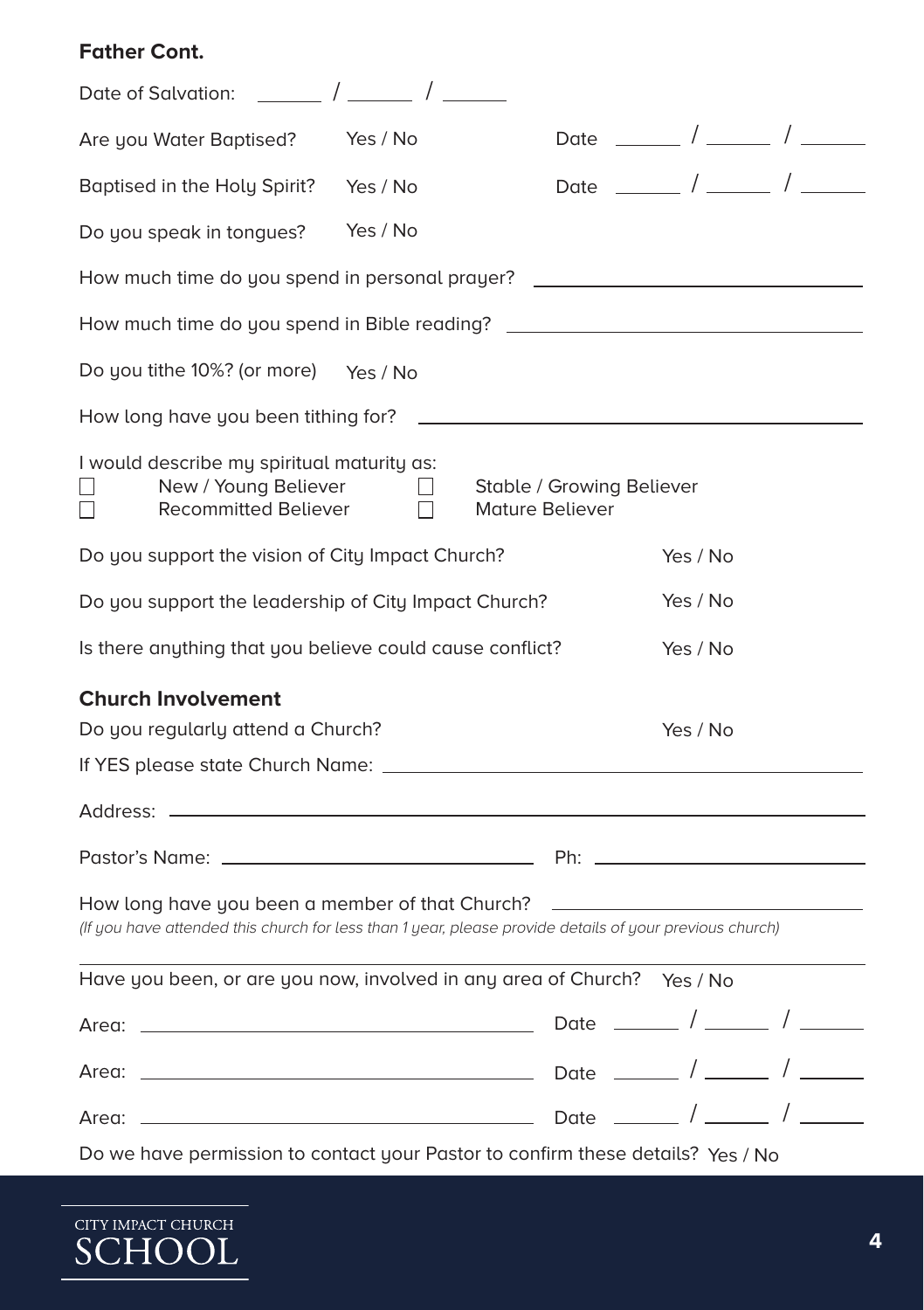|  | <b>Parent Details: Mother</b> |  |
|--|-------------------------------|--|
|--|-------------------------------|--|

Full Name:

Please give a brief description of your Salvation testimony & Christian experience:

Please explain your understanding of Biblical Education: \_\_\_\_\_\_\_\_\_\_\_\_\_\_\_\_\_\_\_\_\_\_\_

Please describe the Biblical principles and practices important to your family:

Why would you like your child to attend City Impact Church School?

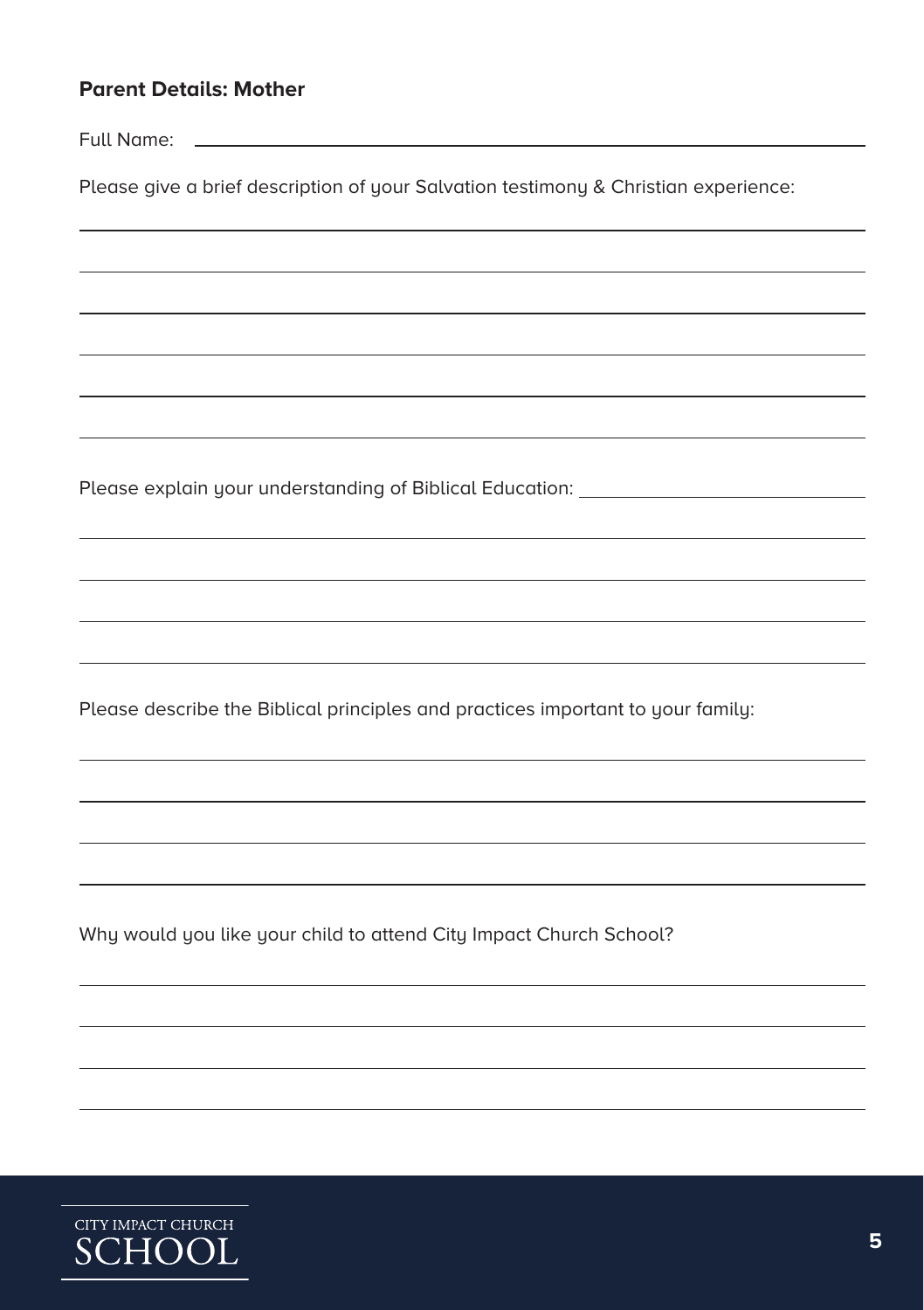#### **Mother Cont.**

| Date of Salvation: $\frac{1}{2}$ / $\frac{1}{2}$ / $\frac{1}{2}$                                                                                           |                                                     |  |  |
|------------------------------------------------------------------------------------------------------------------------------------------------------------|-----------------------------------------------------|--|--|
| Yes / No<br>Are you Water Baptised?                                                                                                                        | Date _______ / ______ / ______                      |  |  |
| Baptised in the Holy Spirit?<br>Yes / No                                                                                                                   |                                                     |  |  |
| Yes / No<br>Do you speak in tongues?                                                                                                                       |                                                     |  |  |
| How much time do you spend in personal prayer? _________________________________                                                                           |                                                     |  |  |
| How much time do you spend in Bible reading? ___________________________________                                                                           |                                                     |  |  |
| Do you tithe 10%? (or more) Yes / No                                                                                                                       |                                                     |  |  |
| How long have you been tithing for?                                                                                                                        |                                                     |  |  |
| I would describe my spiritual maturity as:<br>New / Young Believer<br>$\perp$<br><b>Recommitted Believer</b><br>$\perp$<br>$\perp$                         | Stable / Growing Believer<br><b>Mature Believer</b> |  |  |
| Do you support the vision of City Impact Church?                                                                                                           | Yes / No                                            |  |  |
| Do you support the leadership of City Impact Church?                                                                                                       | Yes / No                                            |  |  |
| Is there anything that you believe that could cause conflict?<br>Yes / No                                                                                  |                                                     |  |  |
| <b>Church Involvement</b><br>Do you regularly attend a Church?<br>Yes / No                                                                                 |                                                     |  |  |
|                                                                                                                                                            |                                                     |  |  |
|                                                                                                                                                            |                                                     |  |  |
| How long have you been a member of that Church?<br>(If you have attended this church for less than 1 year, please provide details of your previous church) |                                                     |  |  |
| Have you, or are you now involved in any area of Church? Yes / No                                                                                          |                                                     |  |  |
| Area: _                                                                                                                                                    |                                                     |  |  |
|                                                                                                                                                            |                                                     |  |  |
|                                                                                                                                                            |                                                     |  |  |
| Do we have permission to contact your Pastor to confirm these details? Yes / No                                                                            |                                                     |  |  |

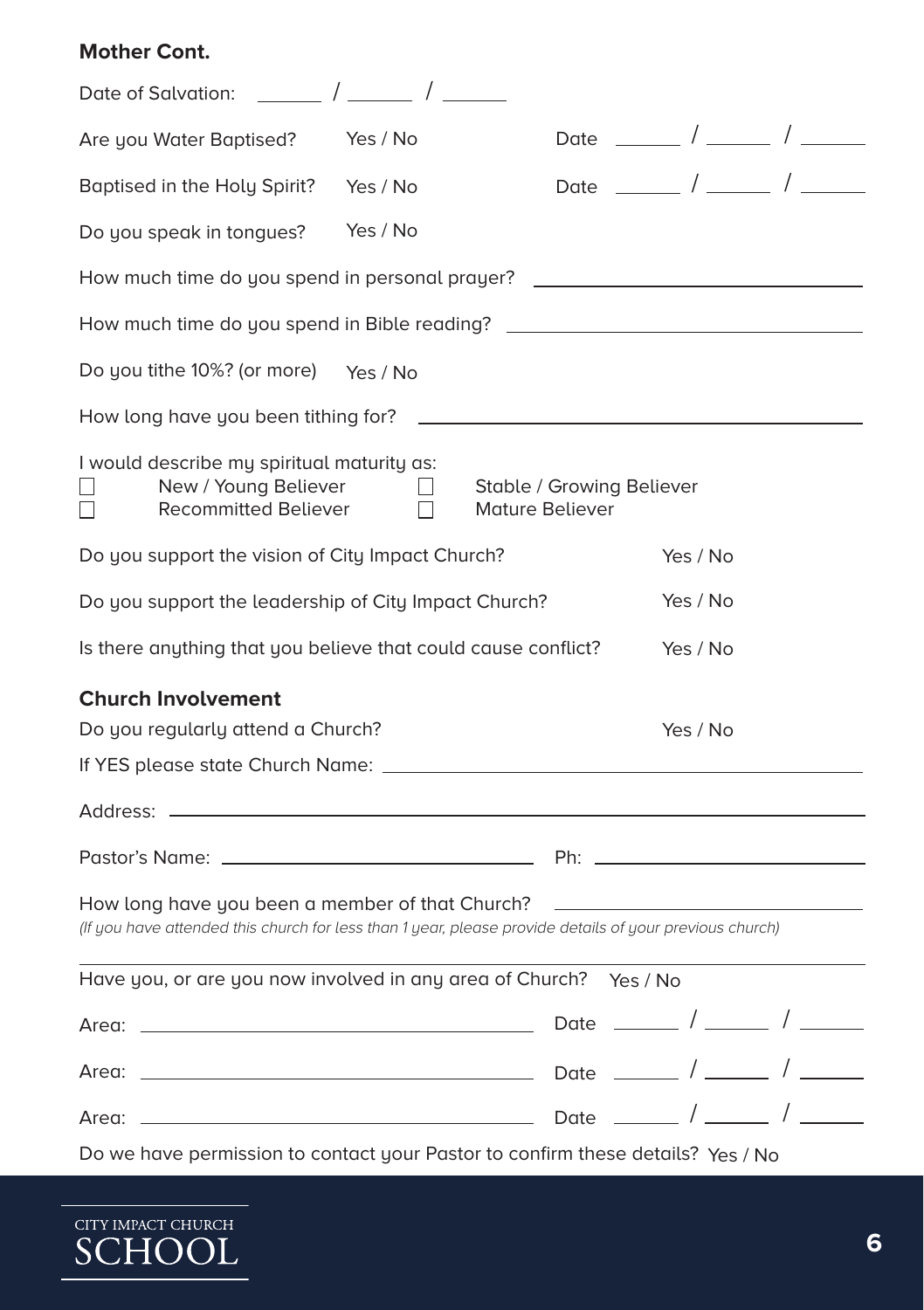#### **Pursuant to the Privacy Act of 1993 the following is brought to your attention:**

- $\Box$  This application form collects personal information about you and your child.
- $\Box$  Following confirmation of acceptance, enrolment records held by previous schools may be requested.
- $\Box$  The information is collected in relation to the education services City Impact Church School provides.
- $\Box$  This information may be passed to government agencies in statistical form as required by the Education Act 1993, and other statutory requirements.
- $\Box$  You have rights of access to, and correction of, the information subject to the provisions of the Privacy Act 1993.

#### **Conditions of Enrolment**

We accept as conditions of enrolment that:

The school has a unique character which is reflected in the School Charter and that we commit to doing all that we can to ensure that its contents are upheld.

- $\Box$  We acknowledge the commitment to attend meetings as required by the school thoughtout the year.
- $\Box$  We will ensure that the policies and rules set bu the school are observed.
- $\overline{\Box}$  We aive permission for our child(ren) to go on excursions.
- $\Box$  We give permission for our child(ren) to be included on the school's social media page, in photographs/video recordings and multimedia productions for school.
- $\Box$  We give permission for staff to seek appropriate medical advice and support in an emergency situation.

We give  $\Box$  do not give  $\Box$  permission for our child(ren) to be given Panadol when required.

- $\Box$  We accept responsibility for the payment of all fees by automatic payment. At all times the fee payment will be kept up to date; with no arrears.
- $\Box$  Where fees remain unpaid and no arrangement has been made between us and the school as to their payment, we agree to abide by the school's financial procedures policy.
- $\Box$  We accept that *one full term's notice* is required for withdrawal of our child(ren).

| Signature of Father/Guardian: | Date: |  |
|-------------------------------|-------|--|
|                               |       |  |

|  | Signature of Mother/Guardian: |  | Date: |
|--|-------------------------------|--|-------|
|--|-------------------------------|--|-------|